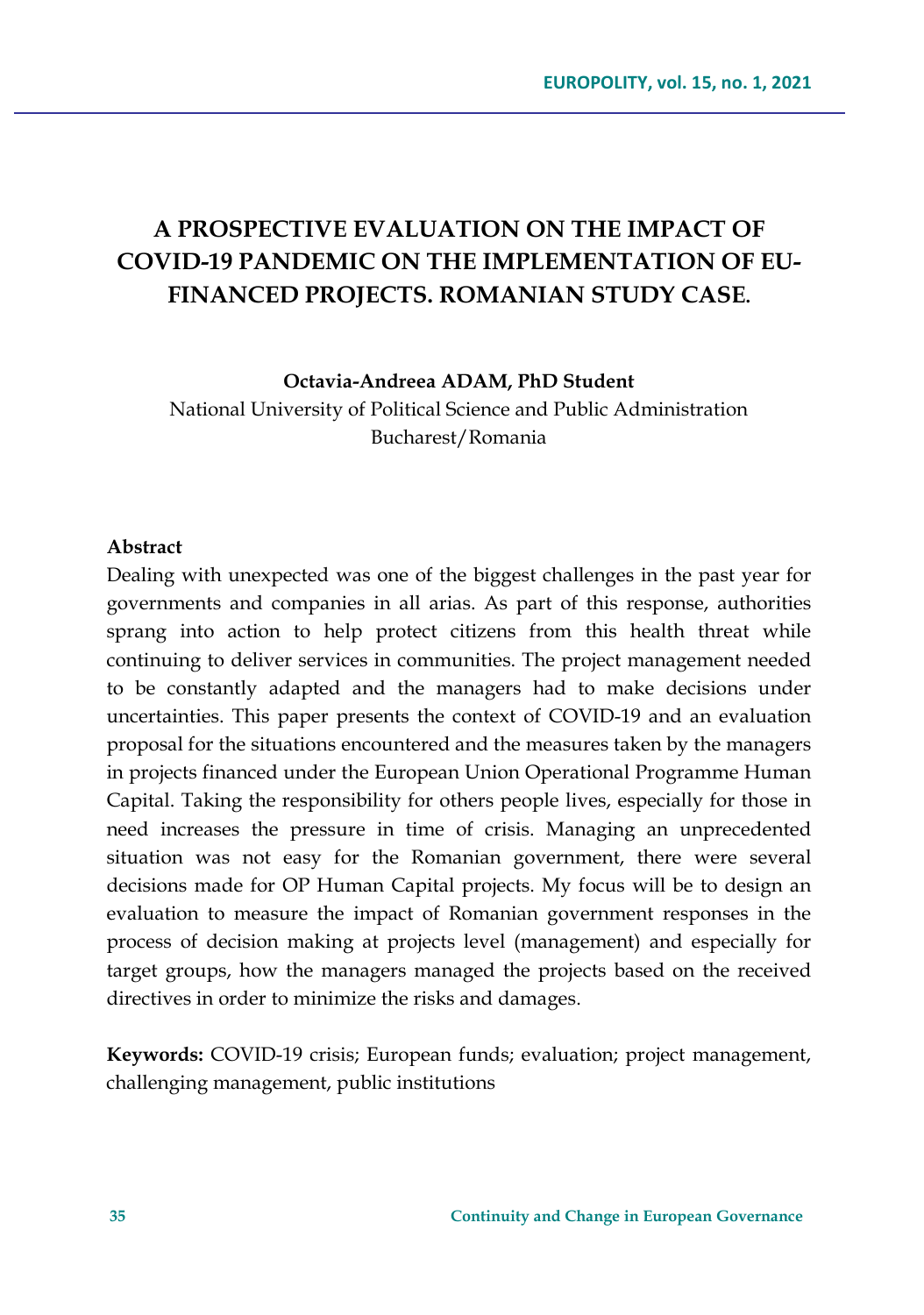### **1. INTRODUCTION**

The year 2020 was one that took us all by surprise. It was the year in which our lives changed radically and in which trying to adapt to the new conditions was and still is a challenge. Each field has undergone transformations and digitalization has been one of the saving solutions of the moment. The transition from physical (offline) to online activities for some people was easy and natural, while others had a slower and more difficult transition and some people could not have it at all.

In times like this the presence (intervention) of national and/or local authorities is essential. It is their responsibility to see the bigger picture, to call for action, to make integrated decisions that will assure people's health and safety but also they will keep receiving the community services that they need and deserve. Unfortunately, the COVID-19 crisis took the governments by surprise and Romania was one of the ones unprepared for this kind of event. The inability to see the bigger picture will cost a lot not only in the short term but also in middle and long term. Can we afford this kind of costs? How costs will be measured? Who will actually pay for it?

When most activities are cancelled or partially interrupted and postponed, you may be wondering what happens to people whose lives are interconnected and depend on other people's work. How they manage to survive? At the same time, we must turn our attention to those who have assumed the responsibility to intervene with concrete measures to improve living conditions for those in critical economic and social situations. What role does each key player (actor) play? What was the authorities' response to the challenges posed by the pandemic? Was their involvement necessary? To what extent? What was the impact of the measures taken by them during that period? The lack of quick and efficient response of authorities was the tip of the iceberg for those who are working or are just simply target group in Operational Programme Human Capital 2014-2020. Looking back, it seems that some challenges from 2007-2013 in accessing non-reimbursable funds are still found today: the difficulty of coordinating measures between the different structures involved in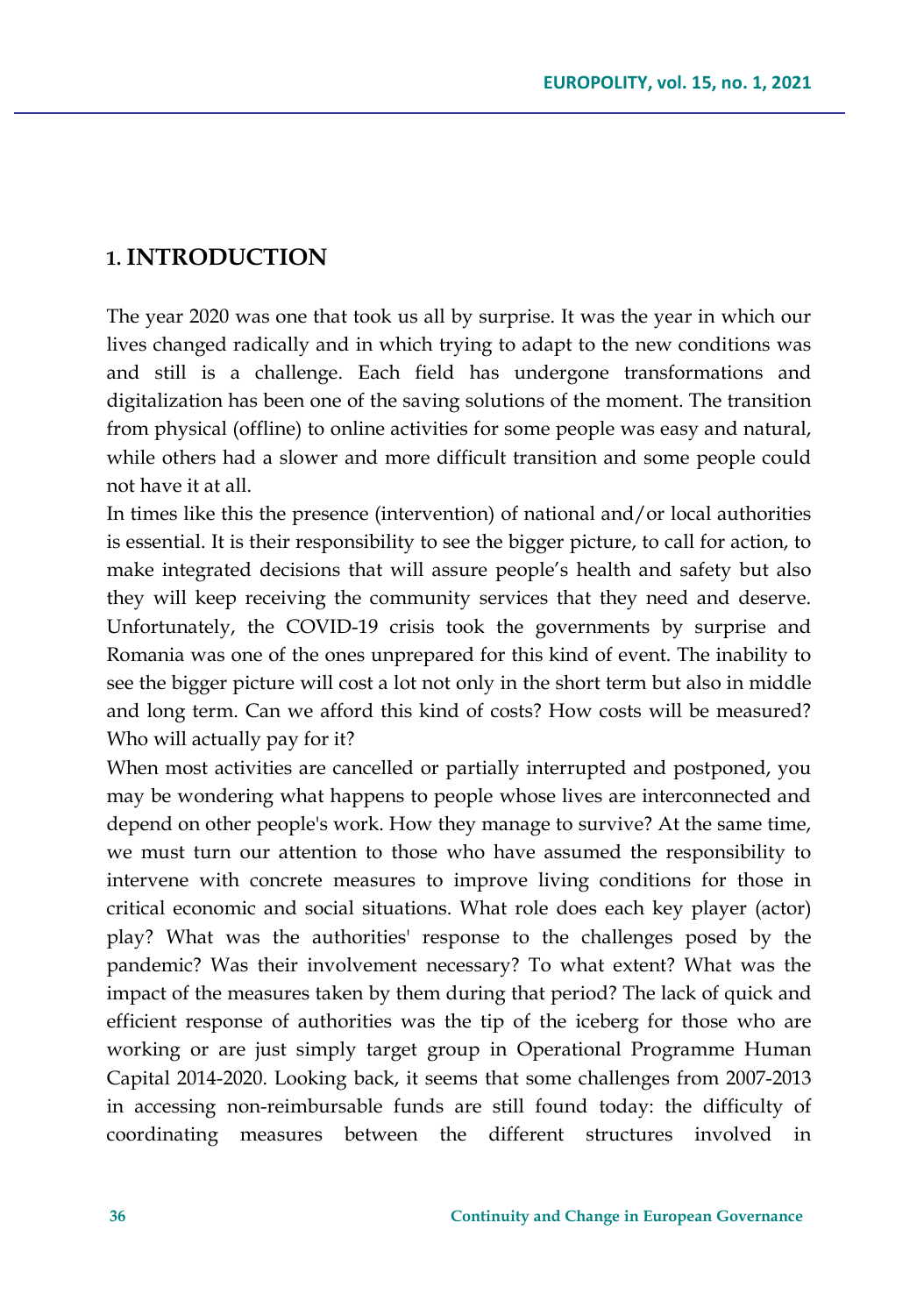management in the structural instruments; improper working procedures; the pressure to launch calls for proposals, due to the need to respect the " $n + 2$ " rule (Marinaș, Cercel 2011, 72-73).

For a better understanding of the programme, I will give a short description of what is it, objectives, priorities and structure. The Romanian Operational Programme (OP) "Human Capital" for the implementation of the ESF in the period 2014-2020 outlines the priorities and objectives helping Romanians, including youngsters, find a job, improve their education and skills, reducing poverty and social exclusion, supporting better social services and labour market institutions. Specific attention is given to youth, Roma and rural population. The programme has seven priorities: priorities 1 and 2 - Youth Guarantee in Romania; priority 3 - access to employment; priority 4 - social inclusion and to fight poverty; priority 5 - local development under the responsibilities of the communities; priority 6 - education and skills; priority 7 technical assistance (European Commission n.d).

Regardless of the type of decision or when it is made, the impact will be felt for the first time on human resources. In projects human resource is as important as the funds and the way you manage it can ensure your success or may lead to your failure. That is why project managers need clear and firm decisions from authorities because they had to manage in the same time the people who are working in the projects and people who are beneficiaries in the projects. It is difficult to assume such responsibility and to identify and implement the right solutions in order to save the project and to achieve the targets.

#### 1.1. The objective of the evaluation

The main objective of the evaluation is to measure the impact of authorities' decisions in projects implemented with European funds under the Operational Programme Human Capital 2014-2020 based on the theory-based programme evaluative approach, using the following OECD evaluation criteria: impact, relevance, efficiency and effectiveness (OECD 2021, 18). Using these criteria may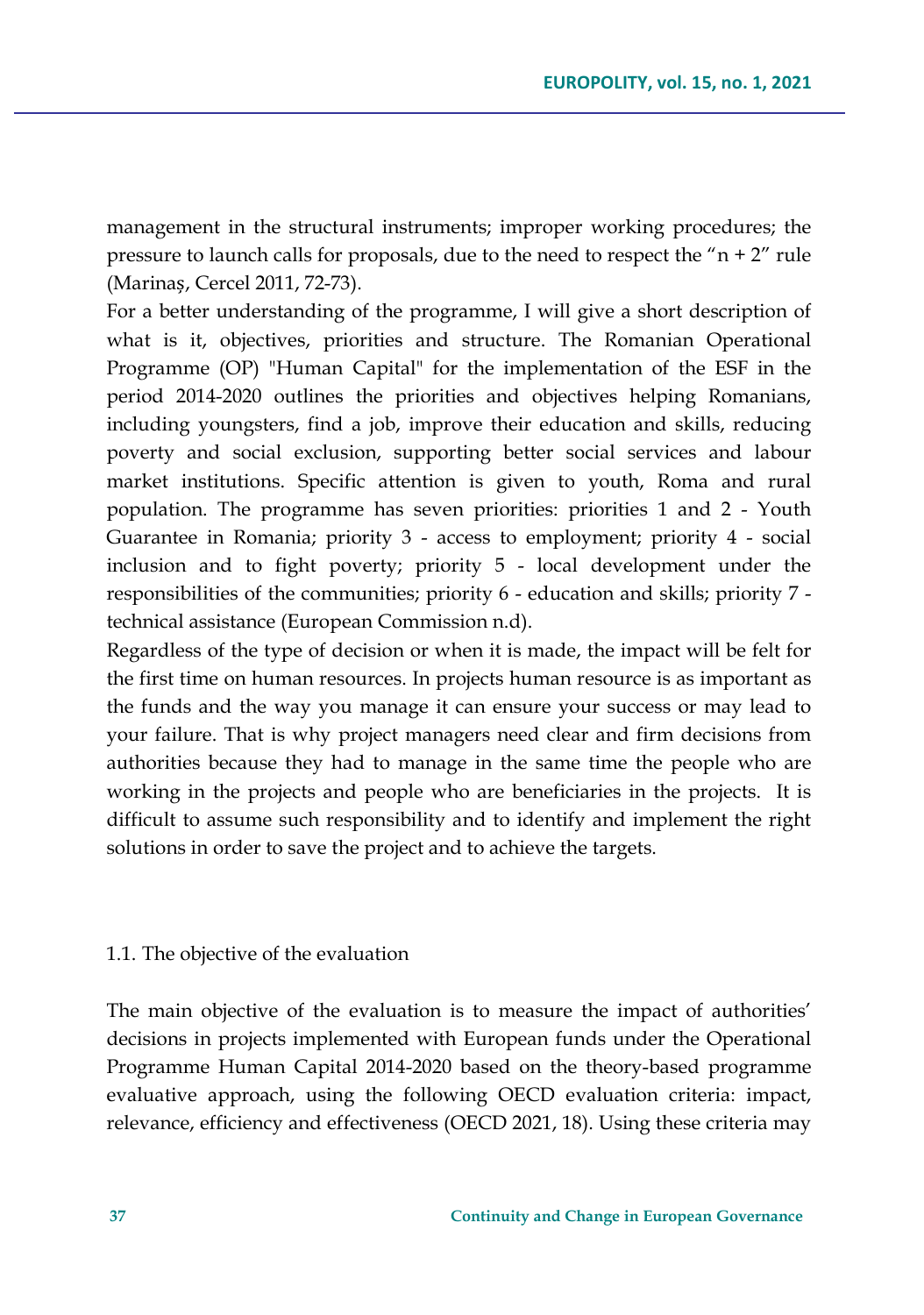give us an in-depth understanding of the dynamics of the projects and how they may be improved or are a lesson to learn for all of us in project management.

The impact assessment is focusing on the more complex, higher-level effects (positive or negative, intended or unintended). The impact evaluation provides a holistic frame of the intervention consequences on longer term and their potential to generate a significant change for the direct beneficiaries and not only.

The relevance analysis verifies the extent to which the intervention's objectives and design respond to beneficiaries and continue to do so if circumstances change. In crisis time is very important and every single decision have to be made in order to meet the needs of beneficiaries. For example, how long and how many times managers can suspend a project? How long will take to process the request for suspension? In normal circumstances a request like this one will be processed in a month or so, but in this time of crisis the beneficiaries cannot afford to wait that long.

The effectiveness analysis helps to understand the extent to which the intervention has achieved its objectives and its results. Basically, using the effectiveness lens can assist evaluators, program managers or officers and others in developing (or evaluating) clear objectives. Likewise, effectiveness can be useful for evaluators in identifying whether achievement of results (or lack thereof) is due to shortcomings in the intervention's implementation or its design (OECD 2021, 52-54). For example, the authorities have made several decisions regarding the way project managers should respond to COVID-19 crisis in their projects or at least this was the intension. Did the authorities manage to do this? The results can be seen in the decisions that project managers took for each project individually.

The efficiency analysis helps to understand how resources are being used, ensuring that projects are well conducted. In the same time, it is a good was to hold people in charge to account for how they have taken decisions and managed risks. For example, Romanian Ministry of European Funds through Authority of Management gave certain directives but the important part is with whom they were implemented because even before COVID-19 crisis the bureaucratic mechanism was facing a lack of human resources. It is interesting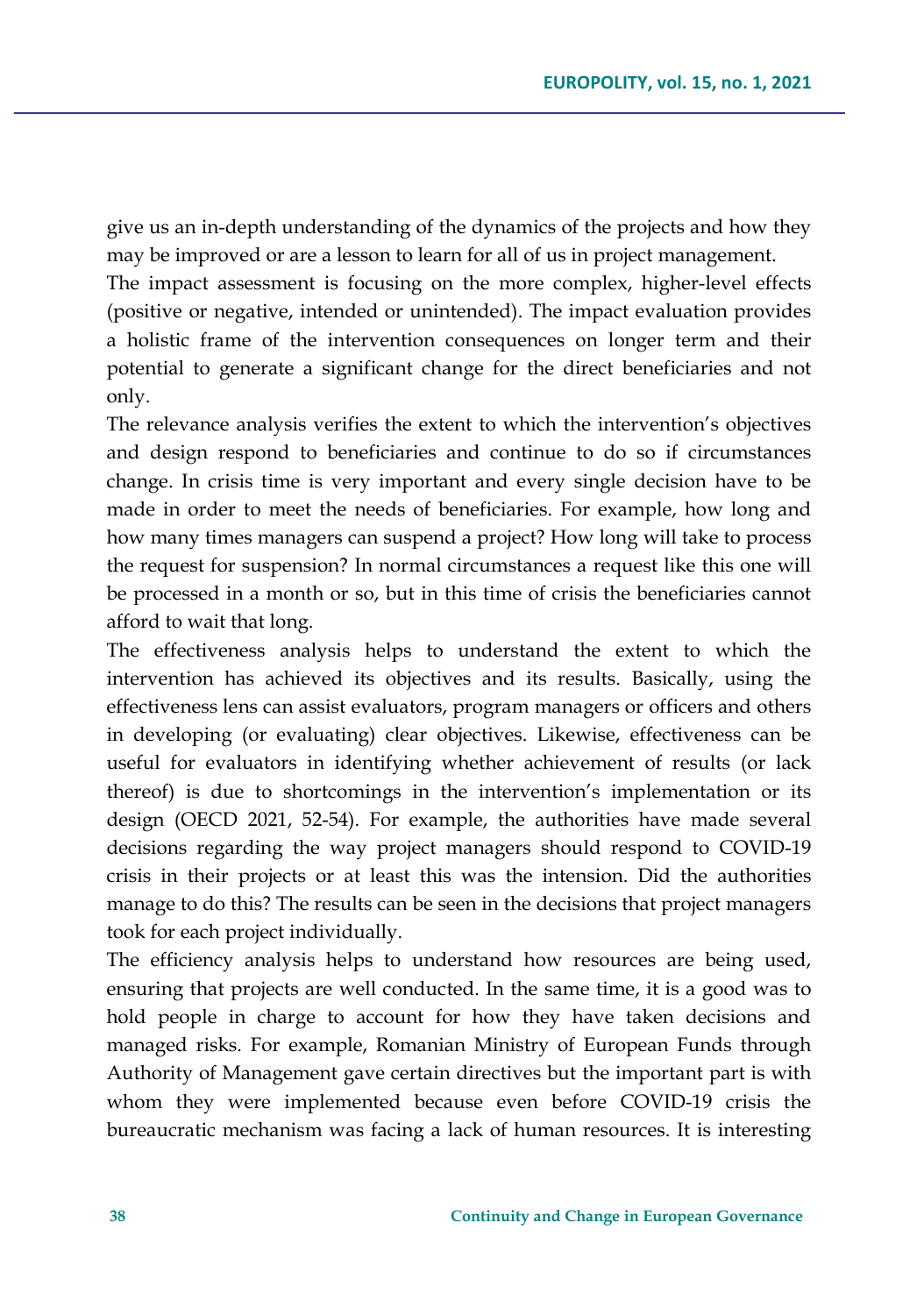to see if at the administration made some changes regarding this HR shortage. Did the administration a reorganization of the HR teams in order to be a real support for project managers in their way to implement correctly the projects? Did the Authority of Management hired more specialised or support personnel? How much of the work of the authorities can be automated and how much it needs expert specialized people?

### 1.2. The use of the evaluation

The evaluation of the impact of authorities' decisions for projects implemented with European funds under the Operational Programme Human Capital 2014- 2020 is not an easy one and you may wonder why is necessary and how can be used in the short, mid or long term. To have a better understanding of the situation I have to mention the fact that not all the projects are in the same stage of implementation and every decision has to meet the needs of every project but in the same time to have a general character.

For projects in the early stages of implementation the results of this evaluation can change the implementation course: to rethink the way the activities will be implemented (switching to online), rethink the budget on certain activities (moving money from a type of expenditure to another – for example moving money from the costs of renting a room for trainings to online training course platforms).

For projects in the advanced stage of implementation the results of this evaluation can change the implementation timesheet: suspension of the project for a period of several months for a reorganization of activities and resources without changing the overall period of time for implementation.

For projects in the final stage of implementation the results of this evaluation it is necessary because in order to ensure the success of the project it is possible to need new decisions from AM regarding the timesheet of the project. When the project is in a final stage there are usually some delays of the activities and everyone is working under pressure in order to achieve the indicators established in the beginning. Therefore, it is necessary to determine if the delays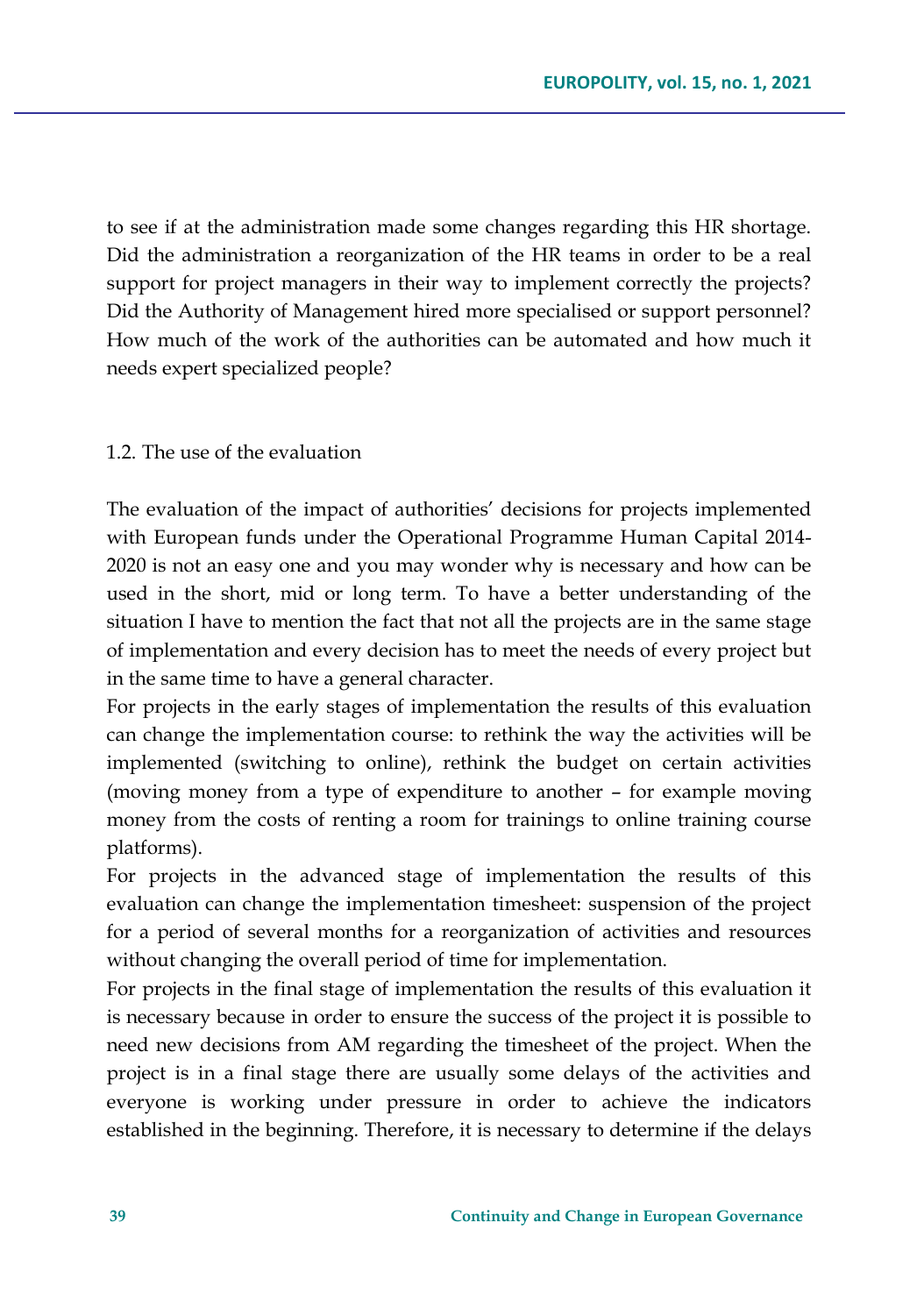registered now are because of the bad management before COVID-19 crisis or after. Is it necessary for AM to approve project extensions for more than 6 months according to the rules in force? There is a budgetary impact? If so, what is it? How can a project support financially 6 more months without asking for more money? Will human resources volunteer? What about other costs?

In the mid and long term, the results of this evaluation will help to shape/adapt the future programmes: the budget, the activities, the flexibility of terms and conditions, target groups etc. Another aspect that can be improved in the future is the dimension of administrative mechanism of human resources (there were enough people to help in real time the beneficiaries?; How well prepared were they in order to verify the documents and offer the right guidance for project managers? How useful are the current procedures?).

In the same time, let's not forget that in the context of the pandemic and the restriction of human contact, people feel even more the need to interact, to consult, to change opinions. Is there also risk aversion, in such a turbulent period, how willing are the authorities to make risky decisions? Probably quite a bit, they are more cautious, they will probably be more tempted to go to known procedures and less to look for new ones, if they are urgently needed. Moreover, it seems like performance management and indicators will probably be rethought because it is a period in which everyone exceeds their job description and has new tasks maybe even voluntarily and the authorities need to find proper solution in order to keep a high and efficient level of work.

#### 1.3. Project management in European Funds

Nowadays everyone is speaking about European funds and shows a real interest because, at this moment, it is one of the best ways to access money in order to make changes in the community. As good and easy at it seems the reality shows us the contrary especially when you do not know exactly what you have to do and how to do it. At this point the development of skills in project management has an important role to play. How do we define it and what is it exactly? *"Project management is designed to provide sustained, intensified and integrated*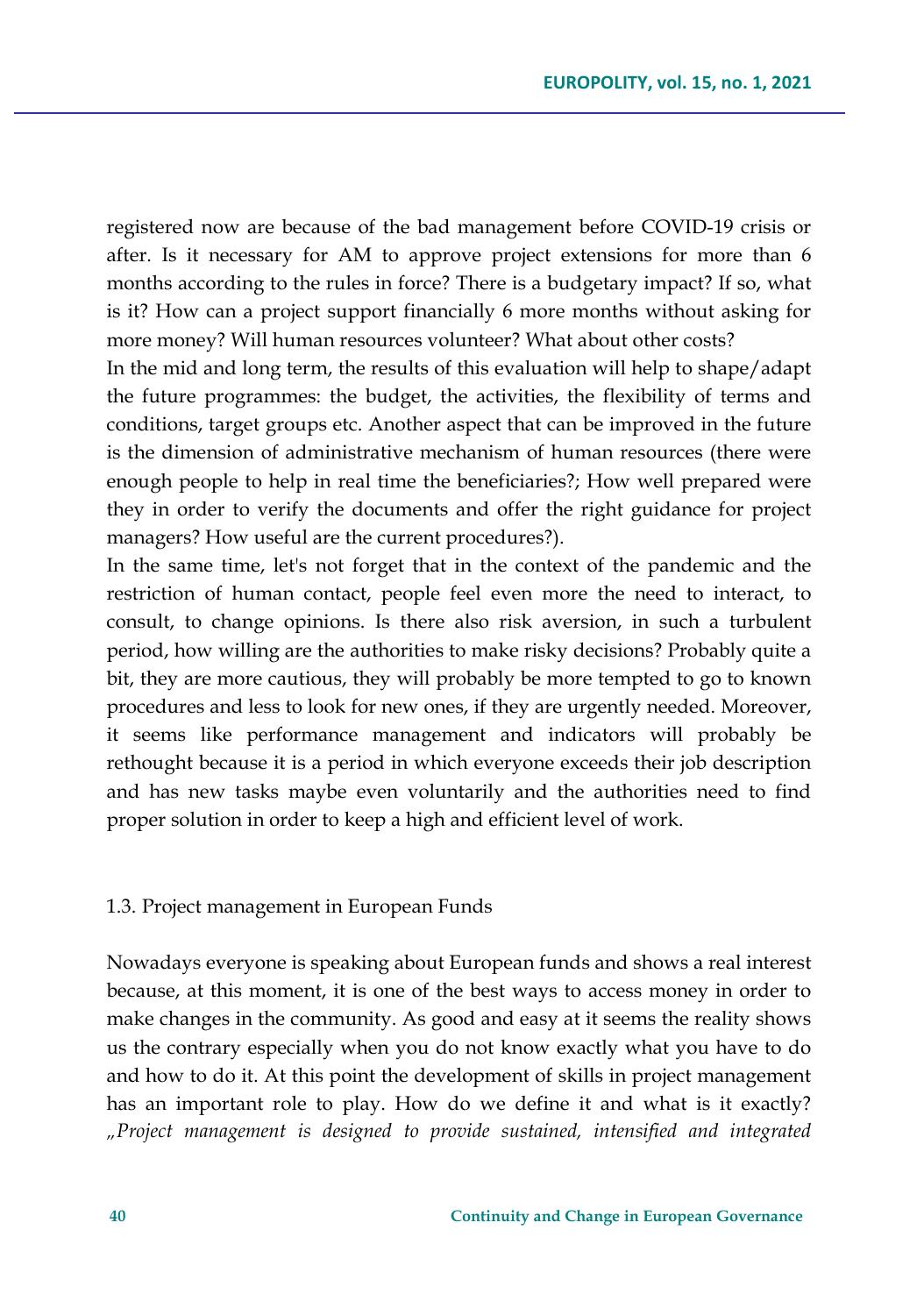*management of complex ventures. It involves: (a) the focus of a substantial portion of total organisational resources on a specific objective; (b) highly interdependent specialized activities; and (c) relatively severe constrains with respect to cost, delivery, and performance of the end product* (Butter 1973, 85)*".*

When it comes to good practice there are many examples of project management with EU funds. In the same time every project has its own particularities such as the dimension of the target group or the region where it is implemented but the challenge for the authorities is to use the same approach when similar problems appear.

As I mentioned in the beginning of this paper the word that can perfectly describe the situation at this point is "uncertainty". There are several authors which establish a classification for uncertainties in the project management process. One type identified is the environmental one that includes changes in the decision-making process at institutional level. A second kind is the individual one, meaning constraints such as: incomplete/ limited information, the capacity or the time to make a decision, the different approach of identifying and interpreting uncertainties from a person to another. Also, an uncertainty consists in complexity as the diversity of actors and stakeholders. An element related to the lack of certainty is the distortion of the information conducting to imperfect information, incomplete information or the misunderstanding of the relationship between cause and effect, the lack of knowledge, the lack of understanding, inability to estimate accurately. The last category is the temporal one, representing an uncertainty which changes constantly as project moves from a stage to another (Saunders, Gale, Sherry 2015, 468-469).

In the following evaluation the focus will be on: environmental, individual and informational level. *Environmental* because of all the decisions that have been made by the Romanian government (the national lockdown – 2 months, the state of emergency – on going), also the Ministry of European Funds issued several documents with recommendations for beneficiaries (all the recommendations made in documents as Instruction number 4, 5 and 7). *Individual* - both authorities and project managers had to make urgent decisions based on incomplete information or were not ready to make radical decisions in a very short time. *Informational -* the lack of communication, exchange of information,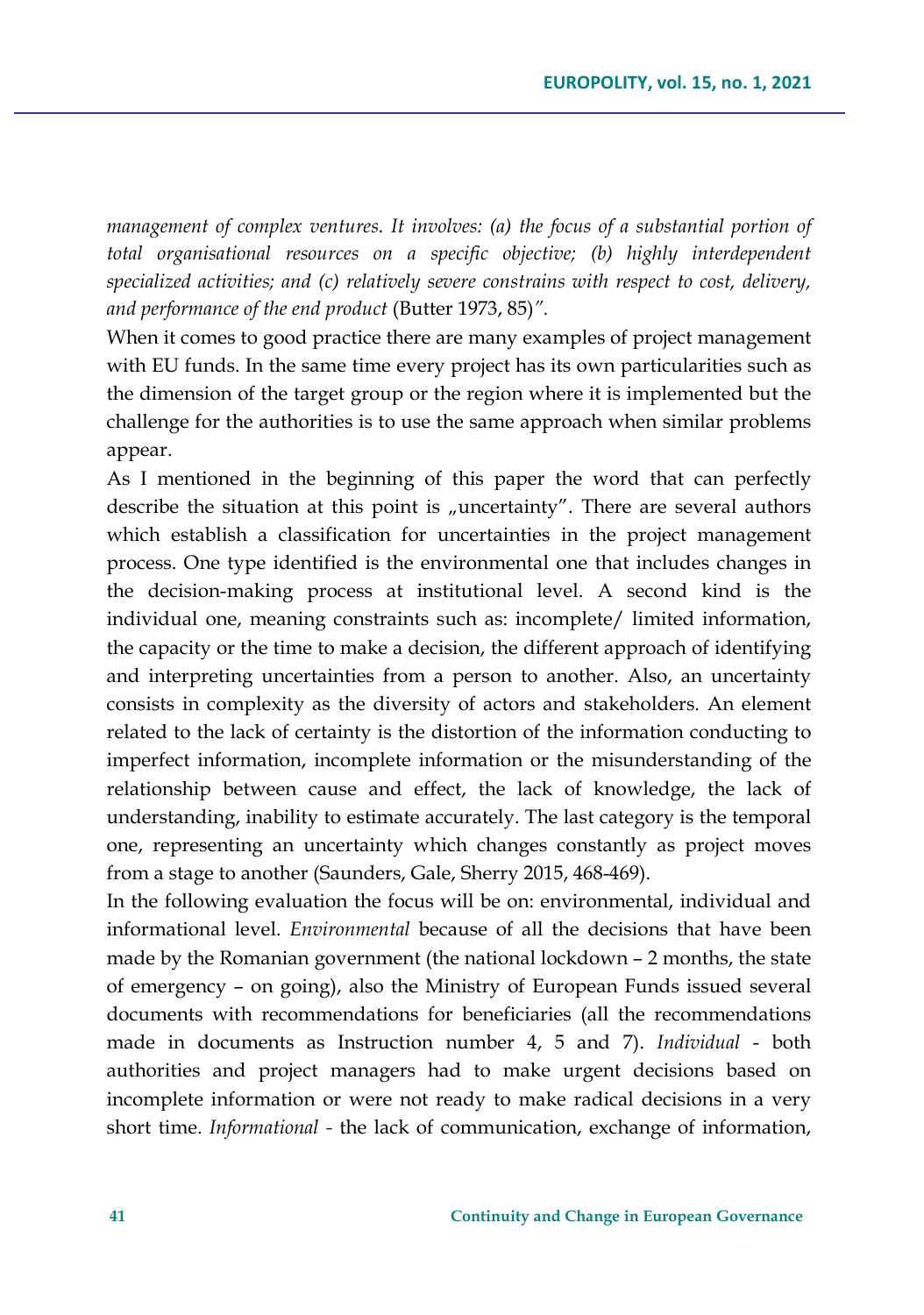between authorities and beneficiaries. How can you make the right decision if you miss the bigger picture? If you do not have the information need it? How can you expect an involvement of the authorities if their focus it is not on the beneficiaries and their problems?

## **2. EVALUATION DESIGN**

Considering the complexity of The Romanian Operational Programme (OP) "Human Capital", I would propose an evaluation design that includes a mix of qualitative and quantitative methods. The triangulation of the data collected and analysed from the relevant documents, interviews and surveys will ensure in the end the rigor of the findings, conclusions and recommendations. Relevant documents in this case are the official ones released by the Ministry of European Funds (MEF), Authority of Management (AM), Romanian Government and documents released by Regional Intermediate Body (this is an operational structure for AM in each region – Romania has 8) offering guidance for beneficiaries. Another type of document that will be analysed will be the requests sent by the beneficiaries to the entities mentioned above and the responses received by them. The analysis of those documents will provide information about: the type of communication, the consistency of the messages, the degree of generality of the decisions and measures taken, the frequency with which a certain problem reported by the beneficiaries is encountered.

The interviews will be held both with the beneficiaries (project managers) and with representatives of the authorities (minister, the directors of Regional Intermediate Body, project officers, etc.) for a better understanding of the problems they were facing. Also, it is a good method to explore deeper the entire mechanism of: communication between institutions, institutions and beneficiaries – both ways; the process of making decisions and any other aspects that will be mentioned by participants and can be taken into consideration. The exploratory part is very important because creates the possibility to confirm or infirm some aspects that are considered important but in fact it is the opposite.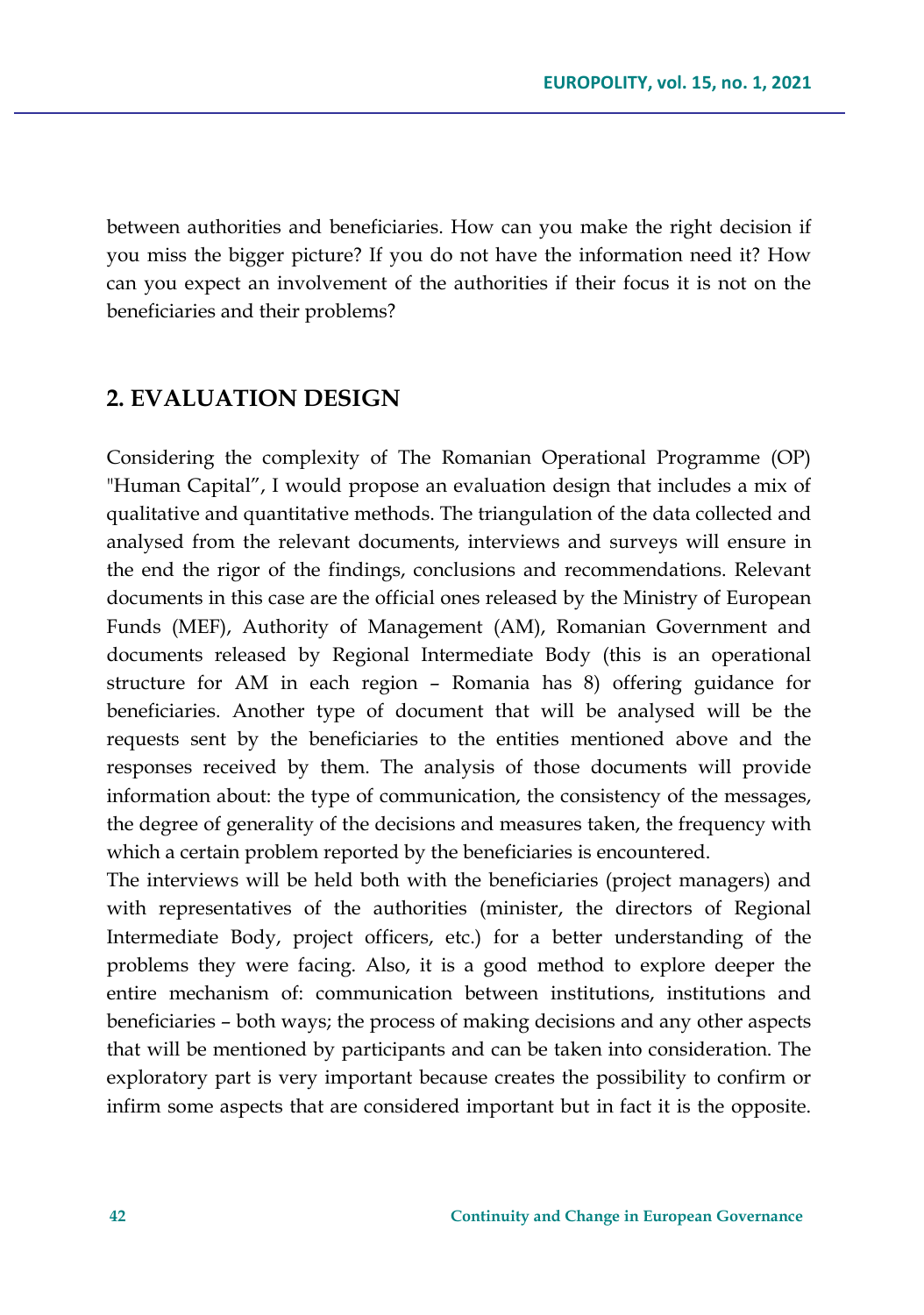In the same time creates the opportunity to see and to analyse the problem from different angles and perspectives.

They survey will be used to measure the perception of beneficiaries regarding the actions taken by the authorities. Did they felt helped? Did they managed the project easily after they received directives from authorities?

### 2.1. Evaluation questions, criteria and indicators

As I mentioned above in sub-chapter *1.2 The objective of the evaluation,* there are 4 criteria that will be used in this evaluation: impact, relevance, effectiveness and efficiency. For each criterion will be formulated at least two evaluation questions. Also, for each evaluation question at least two indicators will be identified and for each indicator will establish the instrument which will be used for data collection.

Before formulating the evaluation questions, we must take into account that a correctly formulated question will be answered with "YES" or "NO".

| <b>Evaluation question</b> | <b>Indicators</b>          | Method/instrument           |
|----------------------------|----------------------------|-----------------------------|
| the directives<br>Has      | Total number of projects   | Analysis<br>of documents    |
| taken by authorities       | OP<br>Human<br>from        | (official/non-official      |
| caused a change in         | Capital vs. number of      | reports from Ministry of    |
| lives of<br>the<br>the     | projects who registered    | Funds<br>European<br>and    |
| intended                   | changes.                   | Regional Intermediate       |
| beneficiaries?             | The number of days that    | Authority<br>Body,<br>of    |
|                            | a beneficiary must wait    | Management)                 |
|                            | for the approval of an     |                             |
|                            | Additional Act or a        | Survey with beneficiaries   |
|                            | request for suspension     | (project managers)          |
|                            | of the project before vs.  |                             |
|                            | after the intervention     |                             |
| Did the intervention       | The<br>number<br>of<br>new | Analysis<br>οf<br>documents |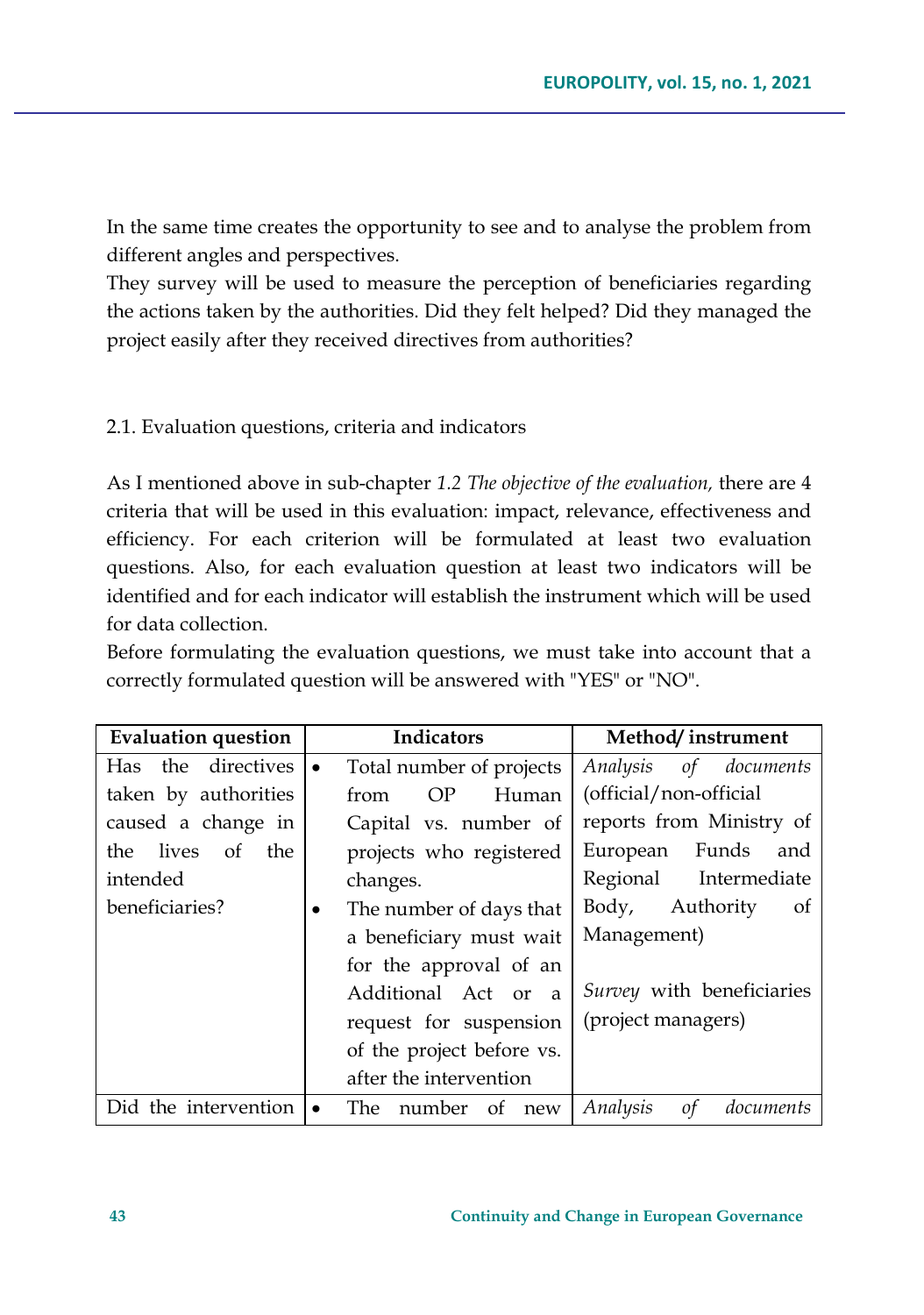| higher-level<br>caused |           | procedures proposed       | (official/non-official              |
|------------------------|-----------|---------------------------|-------------------------------------|
| effects<br>(such<br>as |           | regarding and during      | reports from Ministry of            |
| changes in norms or    |           | the pandemic              | European<br>Funds<br>and            |
| systems)?              |           | The number of new         | Regional<br>Intermediate            |
|                        |           | procedures<br>proposed    | Body,<br>Authority<br><sub>of</sub> |
|                        |           | regarding and during      | Management)                         |
|                        |           | pandemic<br>that<br>the   |                                     |
|                        |           | arrived in the debate     | <i>Interviews</i><br>with           |
|                        |           | phase                     | representatives<br>from             |
|                        |           | The number of new         | Ministry of<br>European             |
|                        |           | procedures<br>regarding   | Regional<br>Funds<br>and            |
|                        |           | and<br>during<br>the      | Intermediate<br>Body,               |
|                        |           | pandemic implemented      | Authority<br>of                     |
|                        | $\bullet$ | The number of changes     | Management                          |
|                        |           | made<br>the<br>in         |                                     |
|                        |           | administrative<br>HR      | Survey with beneficiaries           |
|                        |           | during<br>the<br>scheme   | (project managers)                  |
|                        |           | pandemic                  |                                     |
|                        |           | The number<br>of<br>new   |                                     |
|                        |           | Regional<br>hires<br>in   |                                     |
|                        |           | Intermediate<br>Body      |                                     |
|                        |           | before vs. during the     |                                     |
|                        |           | pandemic                  |                                     |
| Were<br>changes        | $\bullet$ | The initial benefits of   | <b>Interviews</b><br>with           |
| the<br>approved for    |           | target groups from the    | from<br>representatives             |
| benefits of the target |           | projects vs. the benefits | Ministry<br>of<br>European          |
| group during<br>the    |           | during the pandemic       | Regional<br>Funds<br>and            |
| pandemic?              | $\bullet$ | The benefits proposed     | Intermediate<br>Body,               |
|                        |           | by managers during the    | Authority<br>of                     |
|                        |           | pandemic<br>the<br>VS.    | Management<br>and                   |
|                        |           | benefits<br>approved      | beneficiaries<br>(project           |
|                        |           | during the pandemic       | managers)                           |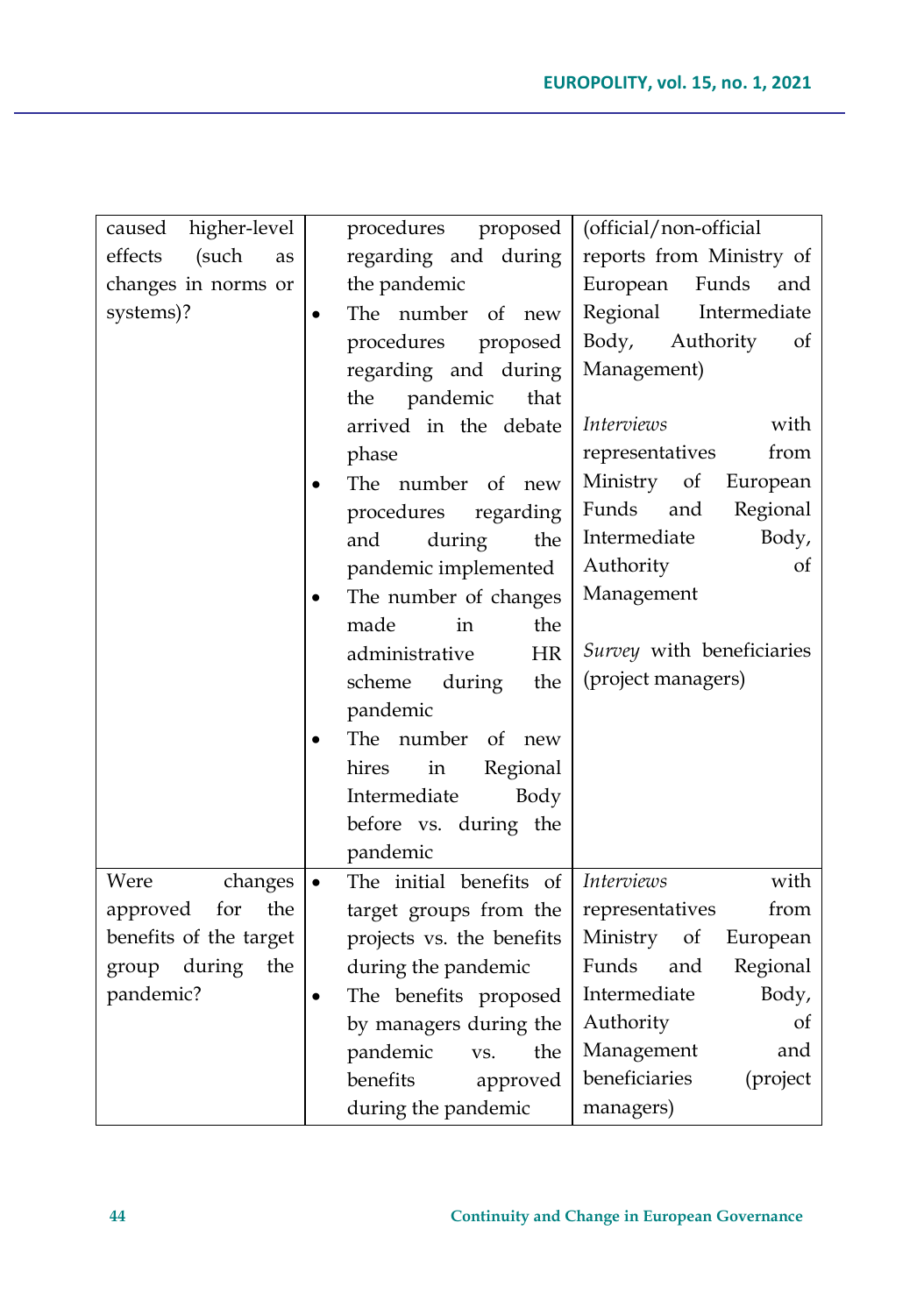| the<br>intervention<br>Is. |           | The number of similar    | Analysis<br>of<br>documents  |
|----------------------------|-----------|--------------------------|------------------------------|
| other<br>leading<br>to     |           | changes made in other    | (comparison<br>οf            |
| changes,<br>including      |           | Operational              | Instructions<br>between      |
| "scalable"<br><b>or</b>    |           | Programmes               | Operational Programmes;      |
| "replicable" results?      |           | implemented<br>in        | between<br>comparison        |
|                            |           | Romania during<br>the    | instruction given from       |
|                            |           | pandemic                 | each<br>Regional             |
|                            |           | The<br>number<br>of      | Intermediate Body and        |
|                            |           | particular decisions (at | instruction/decisions        |
|                            |           | Regional<br>Intermediate | took by Ministry of EU       |
|                            |           | Body level) which have   | Funds and Authority of       |
|                            |           | become a<br>norm<br>(at  | Management)                  |
|                            |           | Authority<br>οf          |                              |
|                            |           | level)<br>Management     | <b>Interviews</b><br>with    |
|                            |           | during the pandemic      | representatives<br>from      |
|                            |           |                          | of<br>Authority              |
|                            |           |                          | Management<br>and            |
|                            |           |                          | Regional<br>Intermediate     |
|                            |           |                          | Body)                        |
| Has the pandemic           | $\bullet$ | The number of<br>open    | documents<br>Analysis<br>of  |
| affected<br>the<br>cost-   |           | calls<br>during<br>the   | (official<br>from<br>reports |
| effectiveness?             |           | pandemic                 | of<br>Ministry<br>European   |
|                            | $\bullet$ | The number of calls on   | Regional<br>Funds<br>and     |
|                            |           | hold<br>during<br>the    | Intermediate<br>Body,        |
|                            |           | pandemic                 | Authority<br>of              |
|                            | $\bullet$ | The number of projects   | Management)                  |
|                            |           | summited during the      |                              |
|                            |           | pandemic                 |                              |
|                            | $\bullet$ | The number of projects   |                              |
|                            |           | approved during the      |                              |
|                            |           | pandemic                 |                              |
|                            |           | The number of depleted   |                              |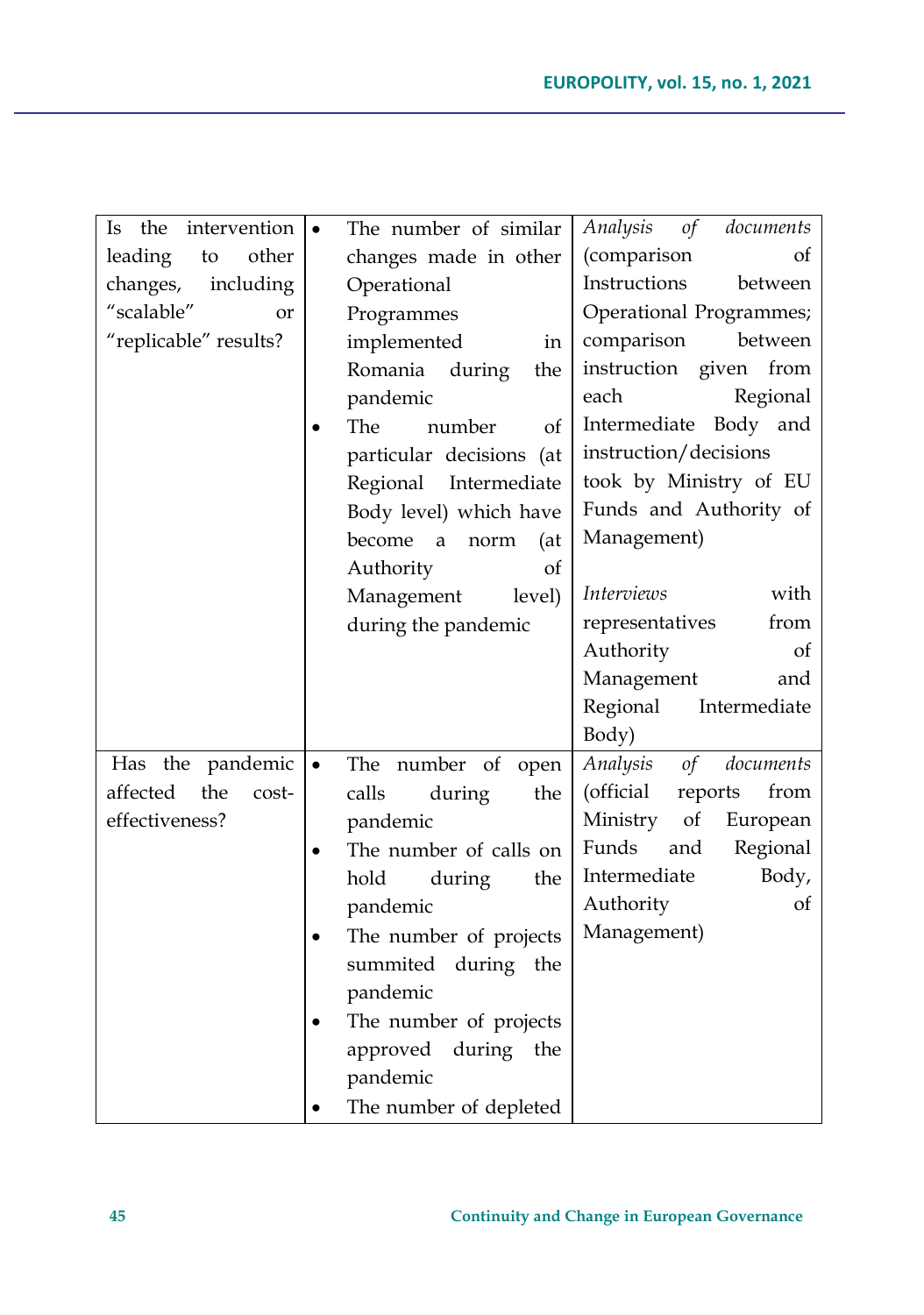|                                  | budges<br>during<br>the             |                                   |
|----------------------------------|-------------------------------------|-----------------------------------|
|                                  | pandemic                            |                                   |
| Is the intervention<br>$\bullet$ | The number of projects              | Analysis<br>of<br>documents       |
| (Instructions<br>from            | requested<br>that<br>an             | ${\rm from}$<br>(reports<br>every |
| authorities) relevant            | extension, due to the               | Regional<br>Intermediate          |
| the context of<br>in             | pandemic,<br>the<br>over            | Body)                             |
| COVID-19                         | of<br>number<br>months              |                                   |
| pandemic?                        | initially established               | with<br>Regional<br>Survey        |
|                                  | The number of requests              | Intermediate Body from            |
|                                  | from<br>coming<br>the               | all regions and Authority         |
|                                  | beneficiaries<br>invoking           | of Management                     |
|                                  | the decisions taken by              |                                   |
|                                  | authorities<br>the                  |                                   |
|                                  | (Instruction 4, 5 and 7)            |                                   |
| Did<br>the<br>measures           | The number of projects<br>$\bullet$ | Survey with beneficiaries         |
| by<br>the<br>taken               | in the early stages of              | (project managers)                |
| authorities impacted             | implementation<br>that              |                                   |
| the<br>projects                  | have required changes               | Analysis<br>documents<br>of       |
| differently                      | in activities due to the            | (reports<br>from<br>every         |
| depending on their               | pandemic                            | Regional<br>Intermediate          |
| of<br>stage                      | The number of projects<br>$\bullet$ | Body)                             |
| implementation?                  | in advanced stages of               |                                   |
|                                  | implementation<br>that              |                                   |
|                                  | have required changes               |                                   |
|                                  | in activities due to the            |                                   |
|                                  | pandemic                            |                                   |
|                                  | The number of projects              |                                   |
|                                  | in the last months of               |                                   |
|                                  | implementation<br>that              |                                   |
|                                  | have required changes               |                                   |
|                                  | in activities due to the            |                                   |
|                                  | pandemic                            |                                   |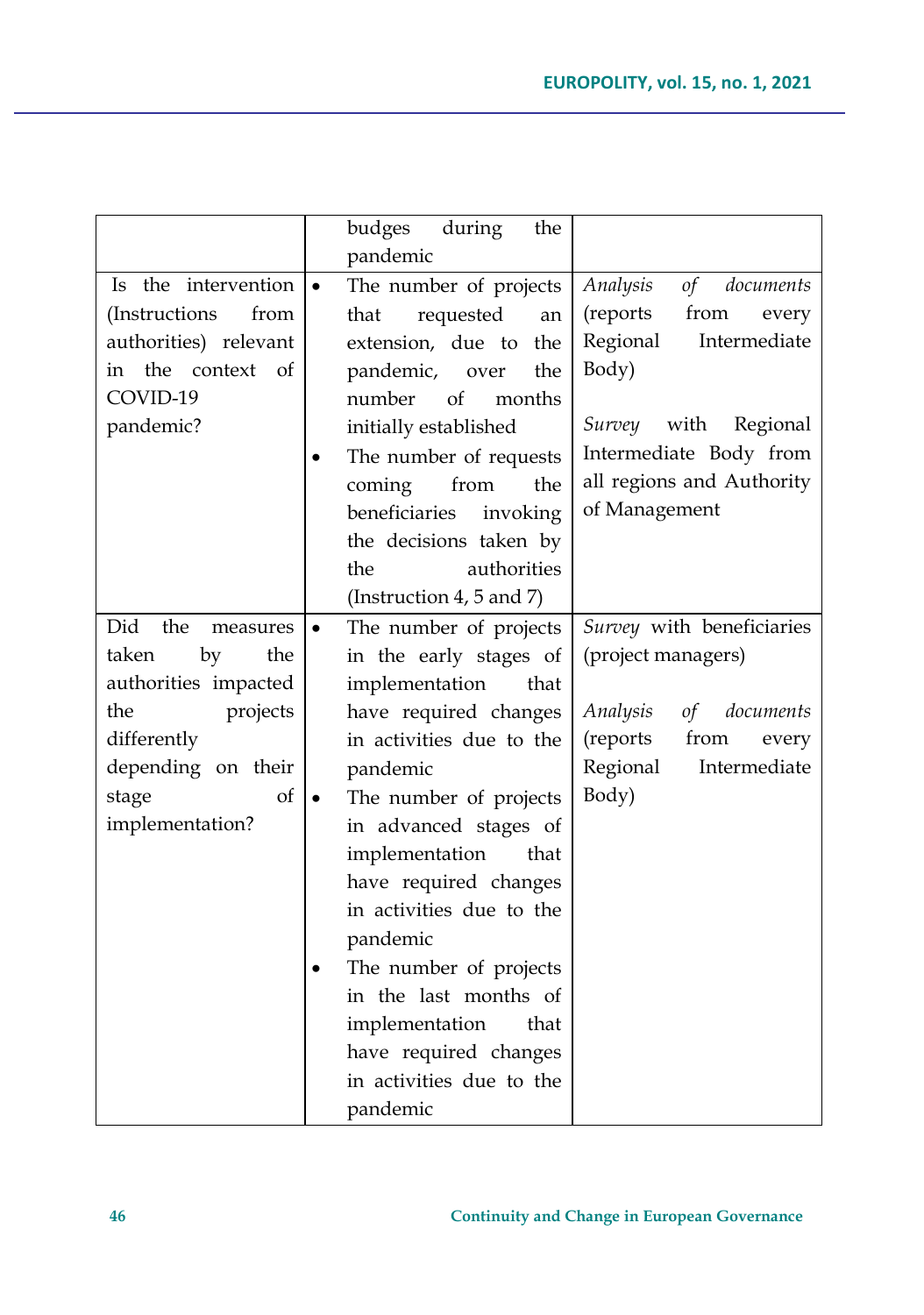| The needs of target $\cdot$ | relationship<br>The      | Survey with beneficiaries |
|-----------------------------|--------------------------|---------------------------|
| are defined<br>group        | between the problems     | (project managers)        |
| clear?                      | identified<br>and<br>the |                           |
|                             | solutions proposed in    | with<br><i>Interviews</i> |
|                             | the form of directives   | from<br>representatives   |
|                             |                          | - of<br>Authority         |
|                             |                          | Management<br>and         |
|                             |                          | Intermediate<br>Regional  |
|                             |                          | Body)                     |

Identifying the right instruments is as important as finding the right criteria, formulating the evaluation questions and indicators. There is a fine line between using tools to obtain the information needed to carry out the evaluation and using a greater number of tools to achieve the same results.

Another aspect that has to be taken into consideration when data is collected: when you know you have enough information? The additional information collected requires additional effort on the part of the evaluators when verifying and interpreting it.

Evidence gathered needs to be valid and credible. You may wonder why has to be like this and in front of whom? Mostly, credibility is established in the eyes of stakeholders/beneficiaries, how they choose to see the information that was collected. They decide if it is believable, trustworthy or relevant or none of the above. Having credible evidence strengthens the evaluation results as well as the recommendations that follow from them. Although all types of data have limitations, it is possible to improve an evaluation's overall credibility (Milstein et al. 2010, 15). The more credible the information is, the more open stakeholders/beneficiaries will be when the recommendations will be presented and eventually implemented. Before implementing the recommendations each of them is analysed and can be accepted, rejected or adapted.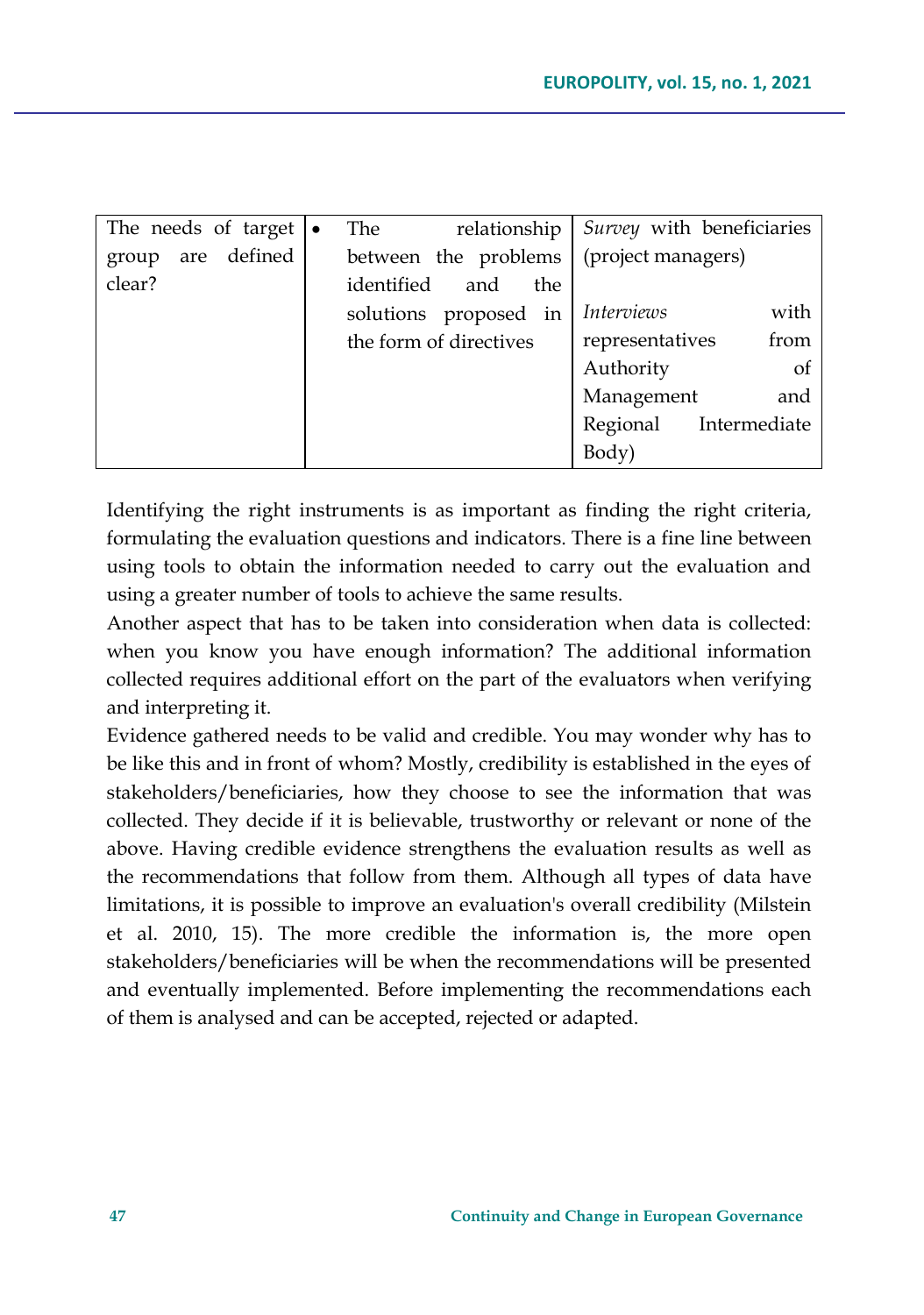# **3. CONCLUSIONS**

Even if the model proposed for the evaluation of the impact of decisions/ instructions taken by the authorities for a better and adapted implementation of projects funded with European funds under The Romanian Operational Programme (OP) "Human Capital" during the COVID-19 crisis may seem complex, requiring a huge amount of resources as: financial, human and time, has the chance to make a change. The results of the evaluation can have an important real time contribution to the projects that are in the last phase in implementation. Also, can be a starting point for the next generation of programmes since none was launched. Whether we want to or not, unfortunately the pandemic will not end in the near future. The need for adaptation will be constant, and the results of the evaluation can be a point of reference on how the authorities will act.

# **REFERENCES**

- Butler, Arthur. 1973. "Project Management: A Study in Organizational Conflict*"*, *The Academy of Management Journal*, 16(1), 84-101.
- Chelcea, Septimiu. 2001. *Metodologia cercetării sociologice. Metode cantitative și calitative* [Sociological research methodology. Quantitative and qualitative methods]. București: Editura Economică.
- EVALSED: *The resource for the evaluation of Socio-Economic Development,* September 2013.
- Ministerul Fondurilor Europene. 2020. Instrucțiunea nr.4/12.03.2020 privind stabilirea unor măsuri referitoare la implementarea proiectelor finanțate POCU 2014 – 2020 [Instruction no. 4/ 12.03.2020 on establishing measures for the implementation of the financial project POCU 2014 – 2020]. , Retrieved from: https://mfe.gov.ro/wpcontent/uploads/2020/03/f8da78ff490c3b3c262e8311aff7fe61-1.pdf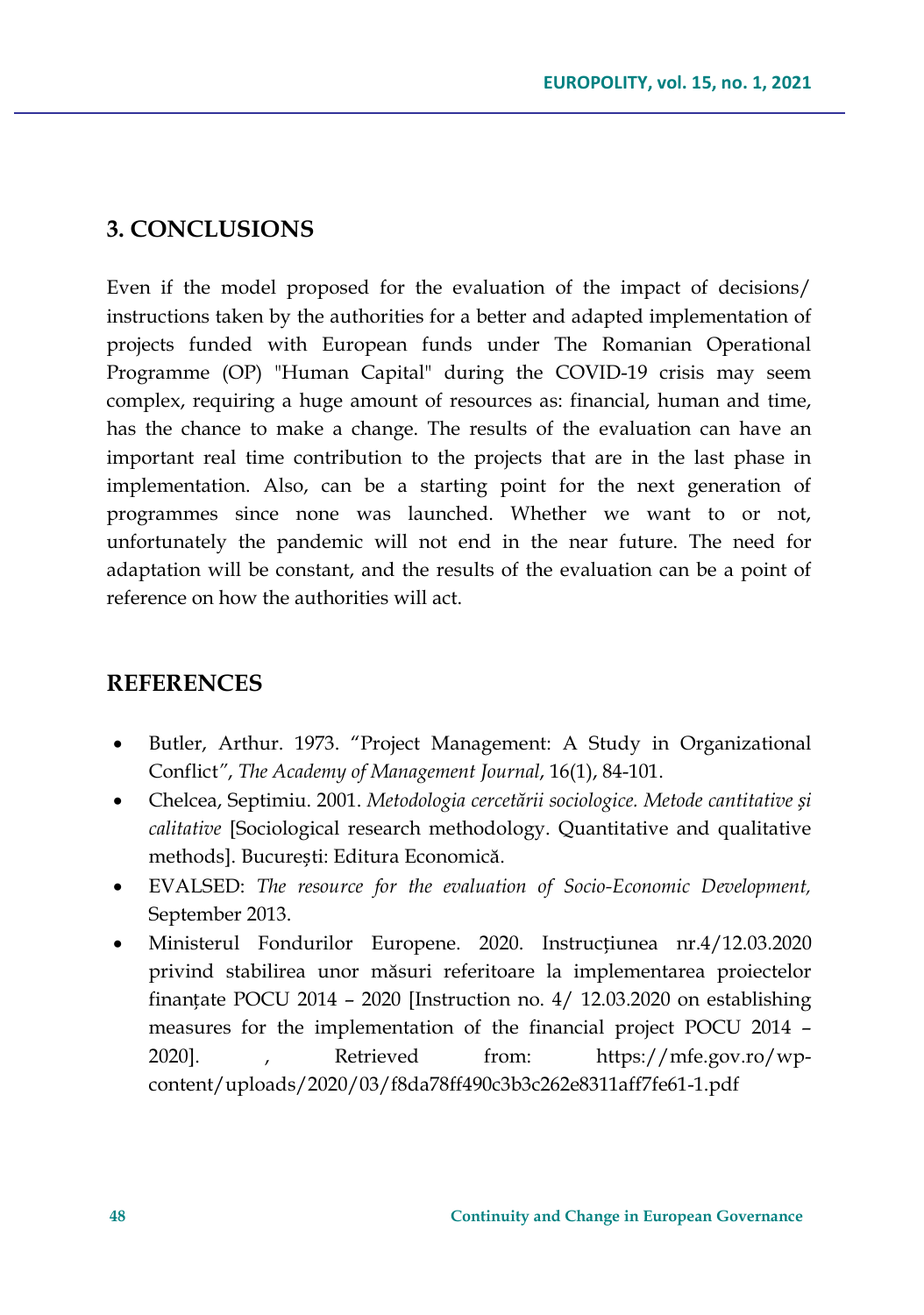- Ministerul Fondurilor Europene. 2020. Instrucțiunea nr.5/19.03.2020 privind stabilirea unor măsuri referitoare la implementarea proiectelor finanțate POCU 2014 – 2020, [Instruction no. 5/ 19.03.2020 on establishing measures for the implementation of the financial project POCU 2014 – 2020], Retrieved from: http://mfe.gov.ro/wpcontent/uploads/2020/03/007c8a96c29629da850f2f0500edd3fa.pdf
- Ministerul Fondurilor Europene. 2020. Instrucțiun nr.7/15.05.2020 privind stabilirea unor măsuri referitoare la implementarea proiectelor finanțate POCU 2014 – 2020, [Instruction no. 7/ 15.05.2020 on establishing measures for the implementation of the financial project POCU 2014 – 2020], , Retrieved from http://mfe.gov.ro/wpcontent/uploads/2020/05/8c6eb368af767722528a9cdf197bbe02.pdf
- Marinaș, Laura Elena, Cercel, Ovidiu Mihai. 2011. "The role of preaccession non-reimbursable funds in preparing the acess to and the absorption of non-reimbursable assistance of teh 2007-2013*", Revista de Științe Politice*, nr. 32.
- Milstein, Bobby, Wetterhall, Scott, CDC Evaluation Working Group. 2010. *A framework from program evaluation: A gateway to tools,* adapted from the article "Recommended Framework for Program Evaluation in Public Health Practice", University of kanas, Retrieved from: http://mym.cdn.laureatemedia.com/2dett4d/Walden/MMPA/6821/CH/mm/01\_Community ToolBox-

Section1\_AFrameworkforProgramEvaluation\_AGatewaytoTools.pdf .

- OECD. 2021. Applying Evaluation Criteria Thoughtfully, OECD Publishing, Paris, Retrived from https://doi.org/10.1787/543e84ed-en .
- Perminova, Olga, Gustafsson Magnus, & Wikstrom Kim. 2008. "Defining uncertainty in projects – a new perspective*". International Journal of Project Management.* [Volume 26, Issue 1](https://www.sciencedirect.com/science/journal/02637863/26/1), January 2008, 73-79
- Saunders, Fiona C., Gale Andrew, and Sherry Andrew. 2015. "Conceptualising uncertainty in safety-critical projects: A practitioner perspective". *International Journal of Project Management*, Vol.33, Issue 2, 476- 478.